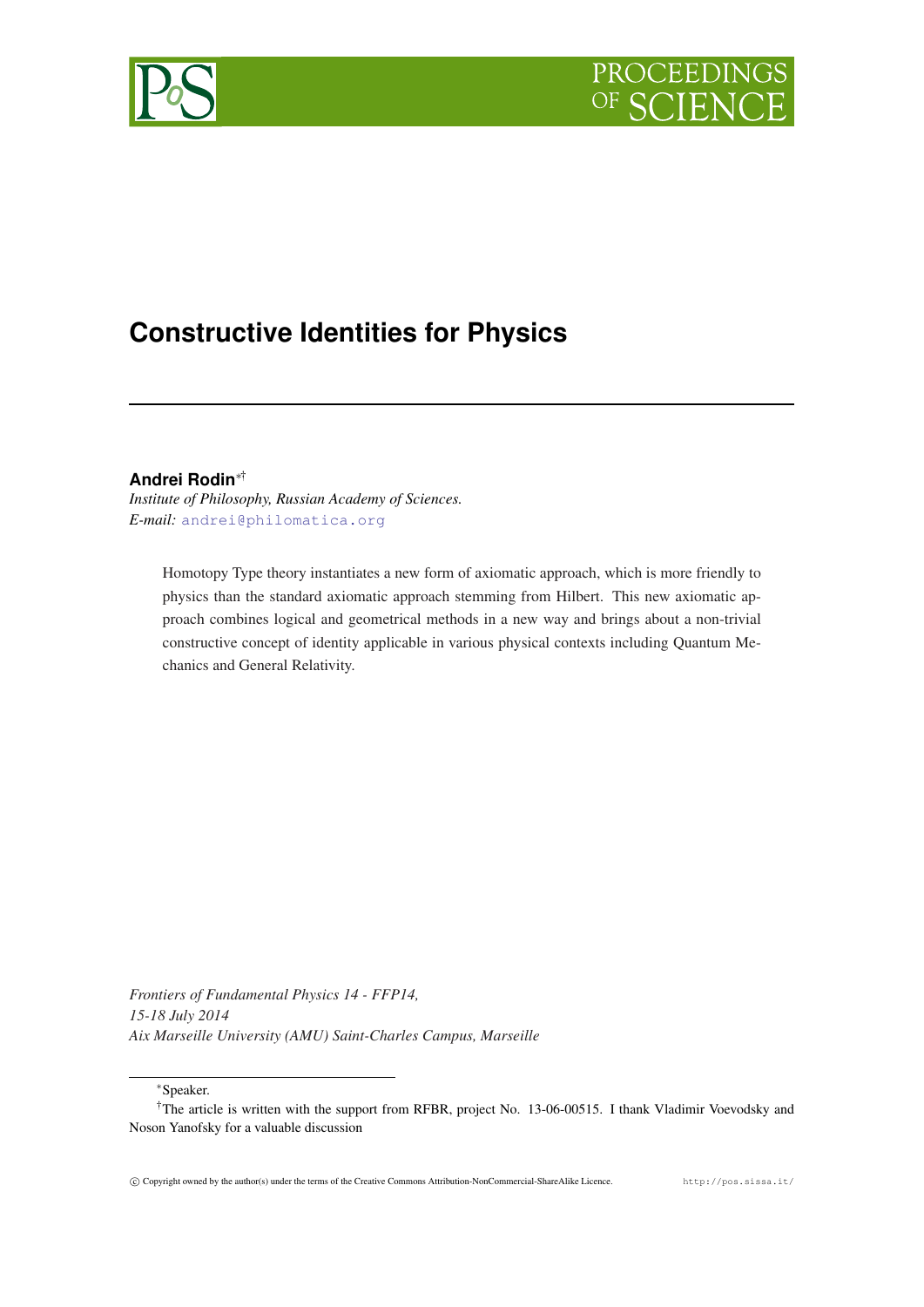## 1. Axiomatization of Physics : a New Approach

In 1900 Hilbert famously announced his list of 23 open problems for the coming century [[6](#page-5-0)]; under the number 6 it included the following:

To treat by means of axioms, those physical sciences in which mathematics plays an important part.

The passed 20th century did not bring us any convincing solution of this problem. Following Schreiber [[10\]](#page-5-0) I would like nevertheless to point to two important developments, which may help to find such a solution in the near future. The first is Topos theory and Lawvere's idea of building physical theories synthetically within a suitable topos [[7](#page-5-0)]. The second is Higher Topos theory and Homotopy Type theory (HoTT) emerged in late 2000-ies [\[11](#page-5-0)]. Schreiber upgrades Lawvere's axiomatic approach with the mathematical apparatus of HoTT and then uses this approach for building a tentative axiomatic Quantum Field theory.

Without trying to judge Schreiber's proposal in its more technical aspects I would like to explain here my enthusiasm about this new axiomatic approach in physics from a historical and epistemological standpoint.

Hilbert's and Lawvere's approaches to axiomatizing physics differ not only in their technical means but also in their general conceptual constitution. Hilbert describes the task of axiomatization as a "logical analysis of our intuitive capacities" (quoted after [[1](#page-5-0)], p. 424 ) assuming that logical rules are fixed in advance and grounded independently. Hilbert says he derives his approach to axiomatization from Kant but in fact his approach is close to Logical Empiricism. Unlike Hilbert and Logical Empiricists Lawvere derives his conception of logic from Hegel and uses Hegel's distinction between the *subjective* and the *objective* versions of logic. While the subjective version of logic reflects only some general features of the human thinking, the objective logic, by Hegel's word, "takes the place of the former metaphysics" ([[5](#page-5-0)], 21:48), which is supposed to reflect certain general features of the real world. Lawvere reconstructs Hegel's notion of objective logic mathematically in the form of *internal logic* of an appropriate topos, which may represent some aspect of the physical universe. In this case the axiomatization of a given theory amounts to revealing a logical semantics in the content of this theory rather than sorting out this content with some ready-made logical tools ([[9](#page-5-0)], section 5.8).

In the next two Sections I expose a classical problem concerning identity of physical objects treated by Frege and then show how the Lawvere-style logical analysis empowered by HoTT provides a new solution of this problem.

### 2. Identity according to Frege

In his classical paper "On Sense and Reference" [[2](#page-5-0)] Frege asks: In which precise sense the Morning Star (*MS*) and the Evening Star (*ES*) are said to be the same planet Venus? What particularly puzzles Frege is the following. The identity  $MS = ES$  is an astronomical fact. By contrast, the assertion of identities like  $MS = MS$  and  $MS =$  Morning Star is trivial: these identities have no empirical content, do not depend on any astronomical theory but rather instantiate a universal logical principle and (in the second case) a mere linguistic convention. How presumably the same notion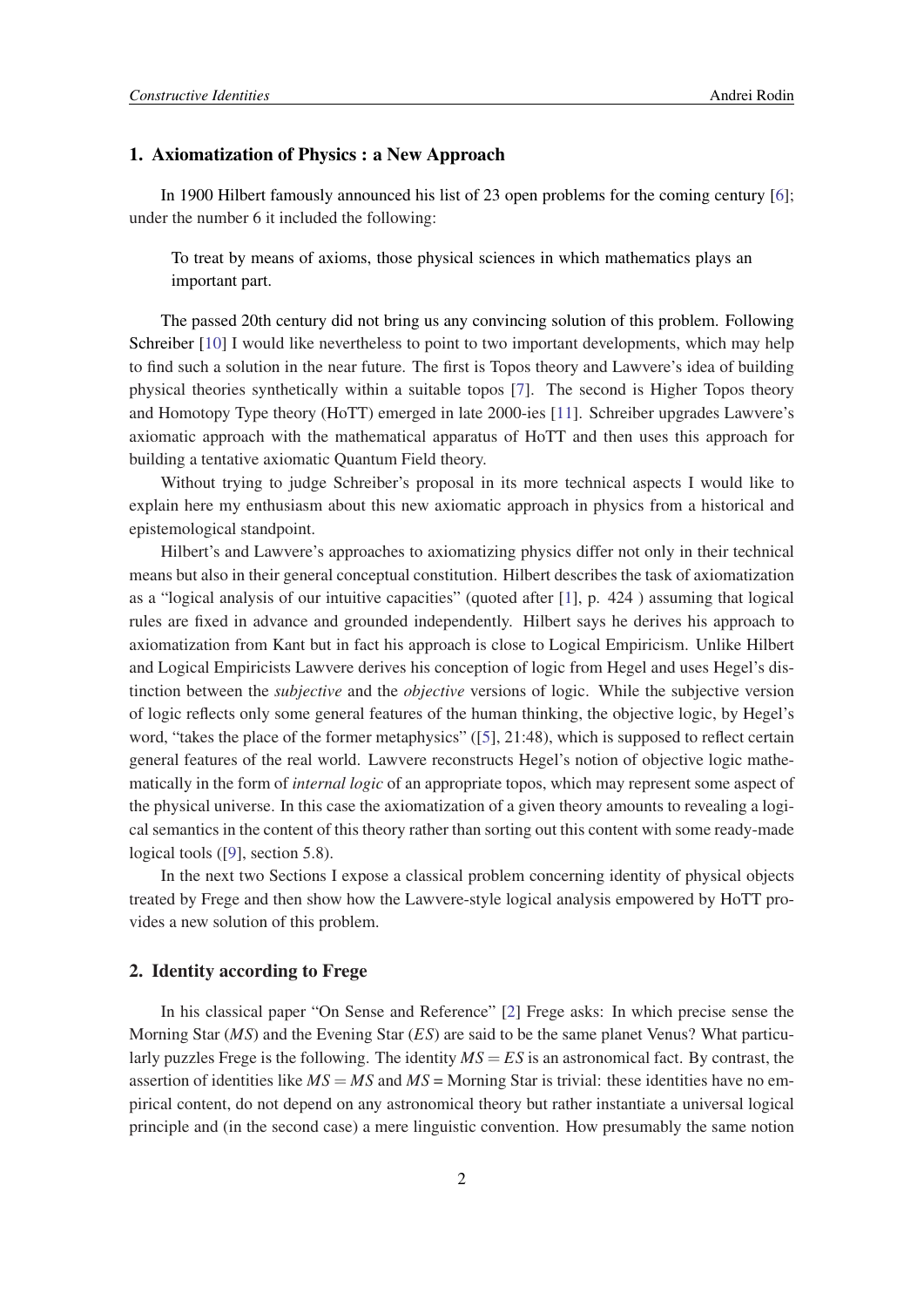of identity can be used in such different senses? In order to solve this puzzle Frege developed in this paper his theory of sense and reference. Then he uses this theory for showing that assertions  $MS = ES$  and  $MS = MS$  has the same reference (namely the truth-value "true") but indeed different senses.

Today's reader of Frege is inclined to think of the Morning Star - Evening Star example after the pattern of Theseus Ship and other similar logical puzzles about identity. However as Frege himself remarks in the beginning of his paper he is talking here about a real scientific problem; although at the time when Frege was writing his paper this problem did no longer concern the planet Venus it did concern comets and asteroids. Taking this into consideration one may wonder why Frege's analysis lacks any discussion on observational methods used for identification of astronomical sources but instead relies upon linguistic examples having nothing to do with astronomy. The answer is that according to Frege the concept of identity is unique and applies across all possible contexts; Frege believes that this concept can and must be fixed in the pure logic prior to and independently of any mathematical or scientific theory (see for example [\[3\]](#page-5-0), p. 74a). In this respect Frege's and Hilbert's general views on logic are similar even if they disagree about the precise sense in which logic and mathematics are said to be formal [[4](#page-5-0)].

## 3. Identity in HoTT and its physical interpretation

The syntactic core of HoTT is Constructive Type theory due to Martin-Löf (MLTT) [\[7\]](#page-5-0). Unlike Frege Martin-Löf considers not one but two different identity concepts: the *definitional* identity  $x = y$ : *T* (where *x*, *y* are terms of the same type *T*) and the *propositional* identity  $Id_T(x, y)$ : *type*; he assumes that the definitional identity implies the propositional one but not, generally, the other way round. The distinction between the two identities can be perfectly illustrated by Frege's *MS*/*ES* example: unlike the definitional identity the propositional one admits (and epistemically talking - always requires) a proof. While in Hilbert-style deductive systems proofs are construed as metatheoretical objects (chains of formulas) in MLTT proofs are theoretical terms. Propositions and, in particular, all identity propositions like  $Id_T(x, y)$  in MLTT are construed as types; terms of propositional types are proofs (aka *witnesses*) of these propositions.

Under the homotopical interpretation of MLTT types "turn into" (i.e., are modeled by) *homotopy types*, (i.e., by topological spaces identified up to their *homotopy equivalence*) while terms of these types turn into points of the corresponding spaces. Under this interpretation type  $Id_T(x, y)$  is a space of continuous *paths* between points *x*, *y* belonging to the given space *T*. So the proof of identity  $Id_T(x, y)$  amounts to constructing a continuous path between these two points.

In HoTT the identity of Morning Star and Evening Star translates into the propositional identity  $Id_C(MS, ES)$  where C is an appropriately delimited type of observed celestial objects. This proposition says that two apparently different celestial objects are in fact the same. The crucial evidence in favor of this identity statement is the continuous trajectory *t* of Venus, which connects the two different appearances of the planet (Fig. 1). Even if  $t$  is a mathematically-laden theoretical construction rather than a directly observable object, it's existence can be checked empirically.

Classical kinematic principles imply that *t*, if it exists, is unique. In MLTT and HoTT this property is known as the *uniqueness of identity proofs* (UIP). Higher-order identities in HoTT discussed in the next Section provide a model of MLTT where UIP is false. Thus the mechanical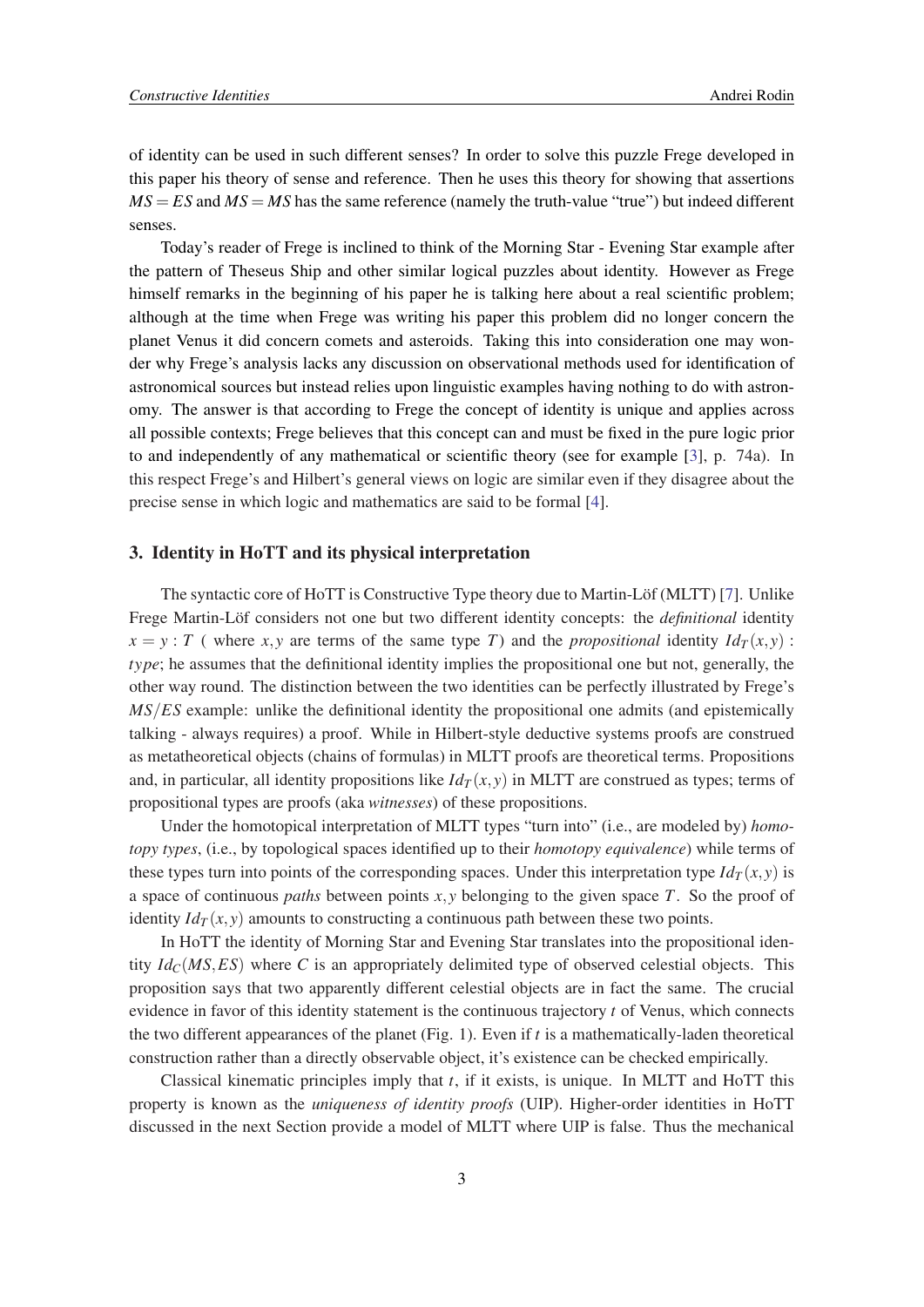interpretation of HoTT sketched above may also apply in the situation when a particle follows multiple trajectories simultaneously like in the path integral formulation of Quantum Mechanics (Fig.2).

Figure 1: Classical path







Let me stress that in the above example HoTT is not just a piece of modern mathematics successfully applied to an older astronomical theory. It is a piece of modern mathematics that supports a logical theory of identity in physics-friendly terms. This is an advantage of the new axiomatic approach, which HoTT instantiates.

## 4. Higher-order identities and Objecthood

The application of HoTT described in the last Section has been used for demonstrating a method; by itself this naive application obviously cannot have any theoretical significance. However a further feature of the identity concept in HoTT, which I describe in this Section probably can.

Let us come back to MLTT. Given two terms  $x'$ ,  $y'$  of type  $Id_T(x, y)$ , i.e. two proofs of the proposition saying that *x* and *y* are identical, one may form a further proposition saying that  $x^i$ ,  $y^i$ are the same proof, in symbols  $Id_{Id_T(x,y)}(x',y')$ . By reiterating this construction one obtains propositional types of order 3 and any higher order *n*. The "naturality" of the homotopical interpretation of MLTT amounts to the fact that Homotopy theory models this hierarchy of identity types without trivializing it. Let  $x'$ ,  $y'$  be *paths* with the same endpoints  $x$ ,  $y$ . Under the homotopical interpretation of MLTT these paths model proofs of identity  $Id_T(x, y)$ . *Homotopy* is a parametrized continuous transformation of the form  $x''$  :  $x' \rightarrow y'$ , which transforms one given path into the other. Homotopy  $x''$  models proof of identity of paths  $x', y'$  written in symbols as  $Id_{Id_T(x,y)}(x', y')$ . This latter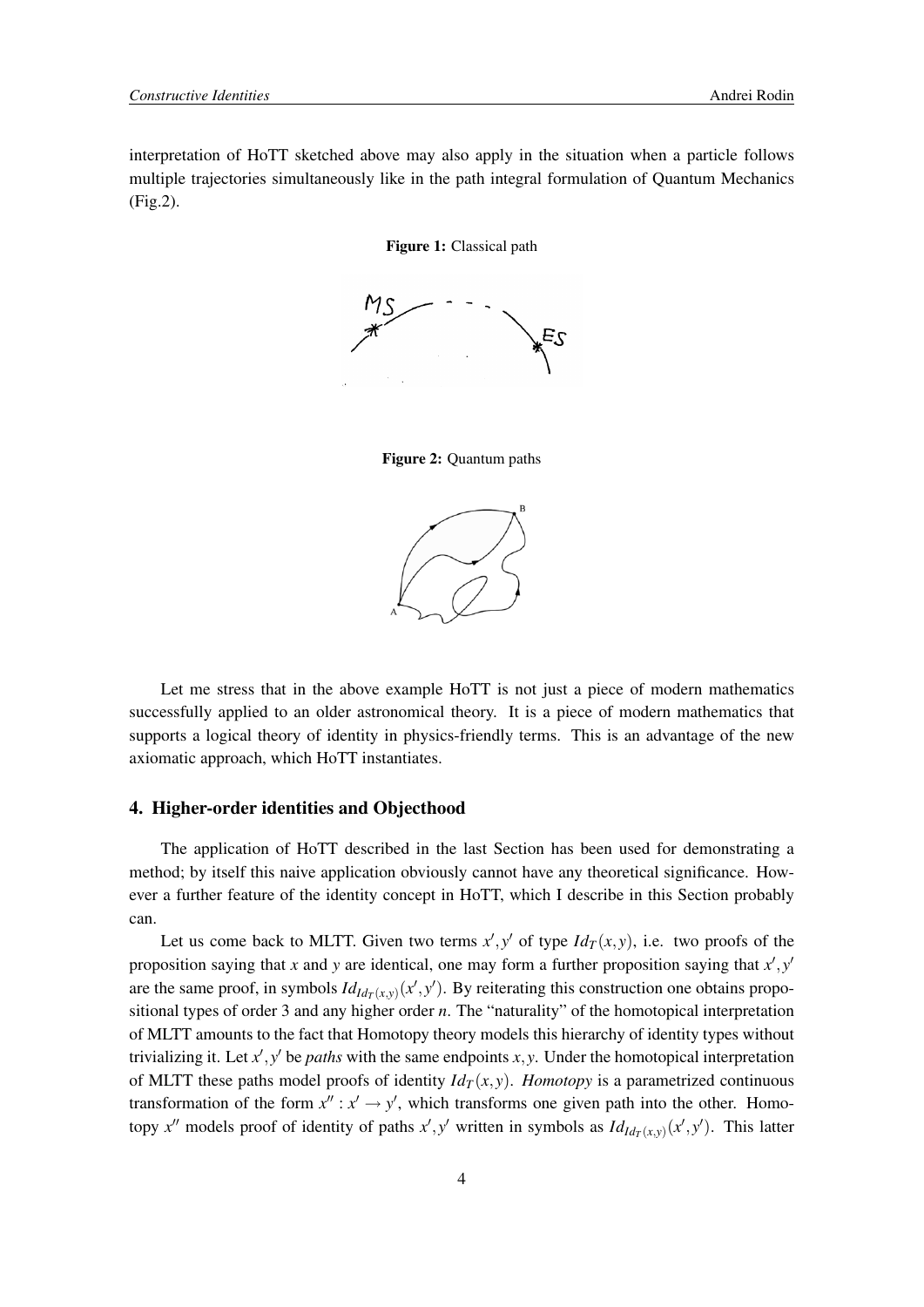

Figure 3: Gravitational lensing caused by a massive body

Figure 4: Gravitational lensing caused by a wormhole



identity is modeled by the space (understood up to the homotopy equivalence of the next order) of homotopies of the form  $x''$ . Parametrized continuous transformations of the form  $x'''$  :  $x'' \rightarrow y''$  are homotopies of the next order, which model identities between homotopies of the previous order. This construction extends to homotopies of any order *n* which model identities of homotopies of the previous order  $n-1$ .

Let us now see what kind of natural physical interpretation can be given to higher identity/homotopy types. Consider the case of *gravitational lensing* produced by a massive object situated between the observer  $O$  and the observed source  $S$  (Fig. 3). Our setting is now not the Newtonian space and time but the space-time of Einstein's General Relativity. However the situation is similar in this respect: once again we have two apparently different observable objects S' and S<sup>"</sup> and want to identify them as different images of the same object *S*. The method we have used in the Venus case does not work here: there is no continuous path between  $S', S''$ . However there exists homotopy  $h$ , which transforms path  $OS'$  into path  $OS''$ . Let me assume that the existence of *h* is empirically testable. The positive outcome of such a test can be used as an empirical evidence of identity S' and S''. In order to identify source S we apply here the second-order identity of the form  $h: Id_{Id_C(O,S)}(OS',OS'').$ 

The space *H* of homotopies of the form *h* is topologically a disc. Thus *H* like the path space from the Venus example is *contractible*, i.e., homotopy equivalent to a point. Thus we don't get here any unusual identity condition. However the situation is different when the gravitational lensing is caused by a *wormhole* (Fig. 4). In this case paths  $OS',OS''$  are no longer homotopical. In order to